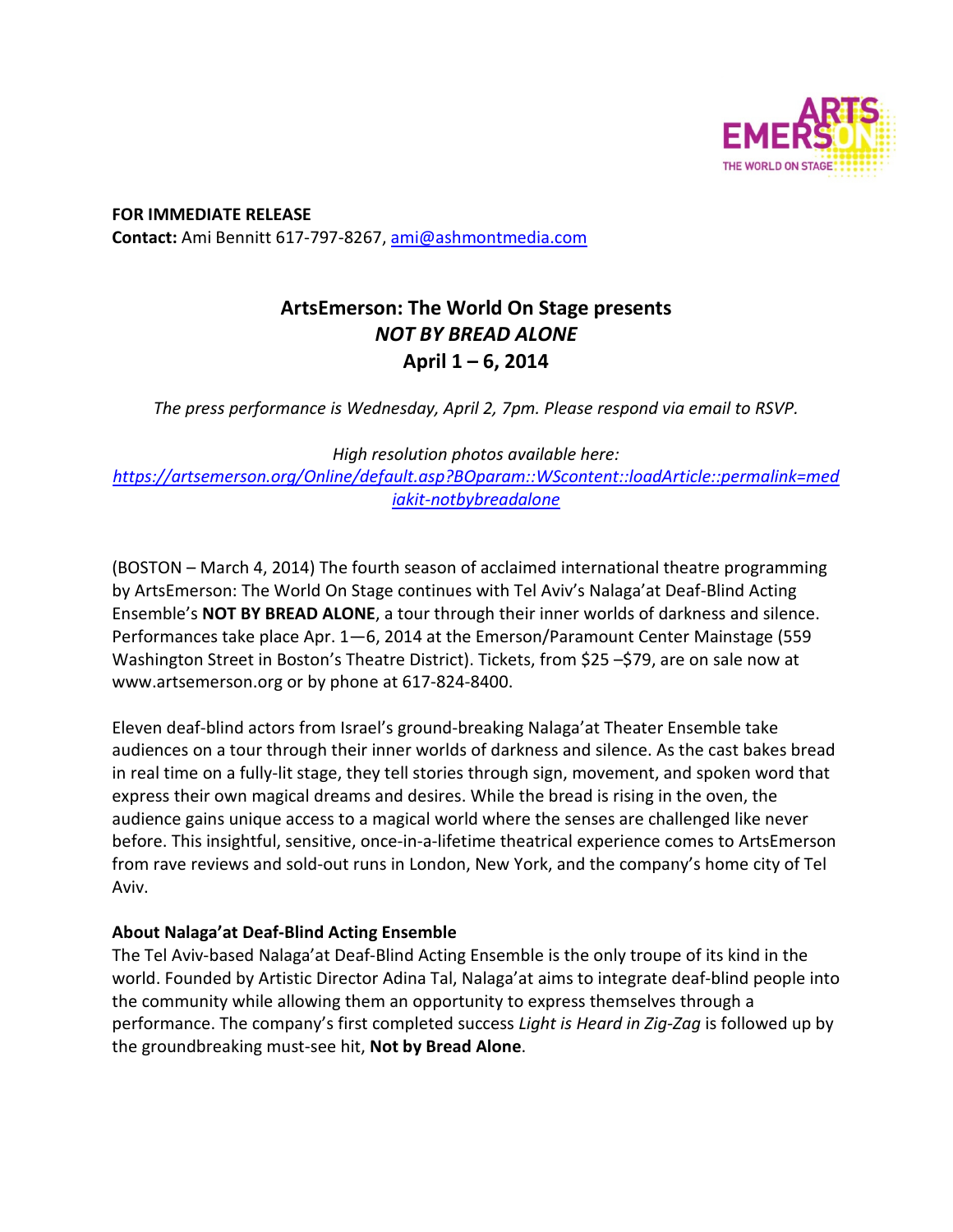## April 1‐6, 2014 **NOT BY BREAD ALONE**

Created by Nalaga'at Theater Deaf‐Blind Acting Ensemble Conceived and Directed by Adina Tal Production Sponsor: Claudia and Kevin Bright

#### **Performances:**

Tuesday, Apr 1, 7:30PM Wednesday, Apr 2, 7PM Thursday, Apr 3, 7:30PM Saturday, Apr 5, 8PM Sunday, Apr 6, 1PM Sunday, Apr 6, 5PM

#### **About ArtsEmerson**

ArtsEmerson was established by Emerson College to program the beautifully restored 590‐seat Emerson/Paramount Center Mainstage; the versatile, intimate Jackie Liebergott Black Box Theatre ("The Jackie"), which can seat up to 150 people; the state‐of‐the‐art 170‐seat Bright Family Screening Room (all located within the Emerson/Paramount Center, a cornerstone in the revitalization of downtown Boston); and the beloved, historic 1,186‐seat Emerson/Cutler Majestic Theatre in the heart of the Theatre District, fully restored by Emerson in 2003. Under the leadership of Rob Orchard, ArtsEmerson gives Boston audiences a new level of cultural choice, bringing live professional American and international stage work to its four distinct venues as well as films and music. For more information, visit www.artsemerson.org.

#### **About Emerson College**

Located in Boston, Massachusetts, opposite the historic Boston Common and in the heart of the city's Theatre District, Emerson College educates individuals who will solve problems and change the world through engaged leadership in communication and the arts, a mission informed by liberal learning. The College has 3,660 undergraduates and 829 graduate students from across the United States and 50 countries. Supported by state-of-the-art facilities and a renowned faculty, students participate in more than 80 student organizations and performance groups. Emerson is known for its study and internship programs in Los Angeles, Washington, D.C., the Netherlands, London, China, and the Czech Republic. A new permanent facility on Sunset Boulevard is being constructed for its L.A.‐based program, estimated to be completed by January 2014. For more information, visit www.emerson.edu.

‐30‐

#### **On Sale Now at ArtsEmerson:**

March 6‐15, 2014, **A MIDSUMMER NIGHT'S DREAM**‐**Bristol Old Vic**, **United Kingdom,**  Emerson/Cutler Majestic Theatre April 1‐6, 2014, **NOT BY BREAD ALONE**‐**Nalaga'at Theater Deaf-Blind Acting Ensemble, Israel,** 

Emerson/Paramount Center Mainstage